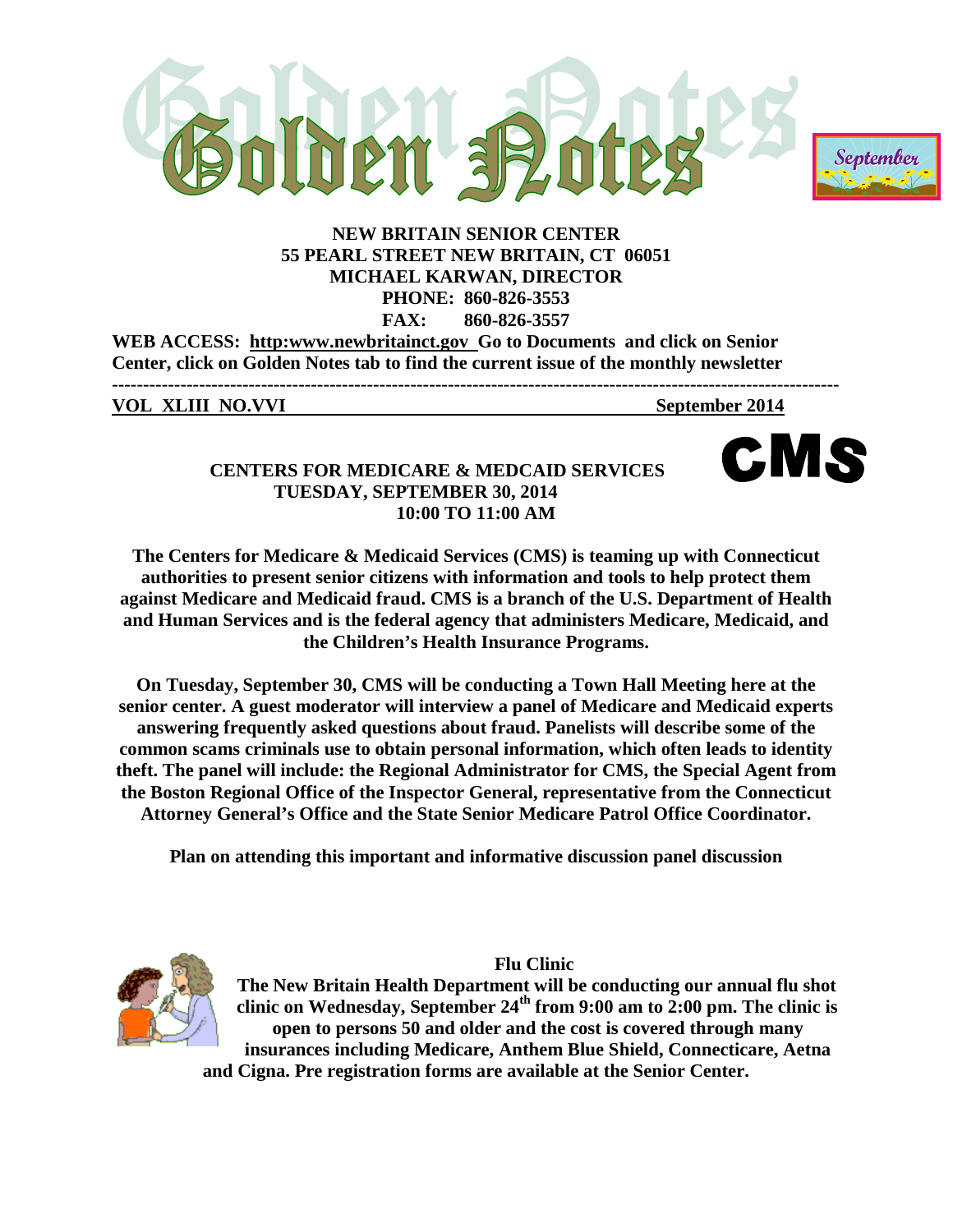CW Resources Senior Community Café

# September, 2014

1% or Skim milk provided Margarine available

| <b>MENU ITEMS SUBJECT TO CHANGE</b>                                                                                                                                                                                                                            |                                                                                                                                                                                               |                                                                                                                                                                                                                                           | <b>SUGGESTED DONATION</b>                                                                                                                                                                                        |                                                                                                                                                                                                             |  |
|----------------------------------------------------------------------------------------------------------------------------------------------------------------------------------------------------------------------------------------------------------------|-----------------------------------------------------------------------------------------------------------------------------------------------------------------------------------------------|-------------------------------------------------------------------------------------------------------------------------------------------------------------------------------------------------------------------------------------------|------------------------------------------------------------------------------------------------------------------------------------------------------------------------------------------------------------------|-------------------------------------------------------------------------------------------------------------------------------------------------------------------------------------------------------------|--|
| <b>MONDAY</b>                                                                                                                                                                                                                                                  | <b>TUESDAY</b>                                                                                                                                                                                | WEDNESDAY                                                                                                                                                                                                                                 | <b>THURSDAY</b>                                                                                                                                                                                                  | FRIDAY                                                                                                                                                                                                      |  |
| Labor Day<br>Closed                                                                                                                                                                                                                                            | $\overline{2}$<br><b>Grilled Chicken Breast</b><br>with Chicken Gravy<br><b>Rice Pilaf</b><br>Chuck Wagon Veggies                                                                             | 3<br>Orange Juice<br>Spaghetti with<br><b>Meat Sauce</b><br><b>Tossed Salad</b><br><b>Ranch Dressing</b><br>Parmesan Cheese                                                                                                               | $\Delta$<br>Grape Juice<br>Tuna Salad with Celery<br>Potato Salad<br>Spinach Salad                                                                                                                               | 5<br>Veal Stew with<br>Peppers and Onions<br><b>Buttered Noodles</b><br>Garden Salad<br>Italian Dressing                                                                                                    |  |
|                                                                                                                                                                                                                                                                | Wheat Bun                                                                                                                                                                                     | Italian Bread                                                                                                                                                                                                                             | 12 Grain Bread                                                                                                                                                                                                   | Pumpernickel Bread                                                                                                                                                                                          |  |
|                                                                                                                                                                                                                                                                | Fresh Apple                                                                                                                                                                                   | Ice Cream Cup                                                                                                                                                                                                                             | <b>Birthday Cake</b>                                                                                                                                                                                             | Grapes<br>12                                                                                                                                                                                                |  |
| 8<br><b>Beef Stroganoff</b><br>Egg Noodles<br><b>Diced Carrots</b>                                                                                                                                                                                             | 9<br>Cranberry Juice<br>Southern Herb Chicken<br>Quarter Au Jus<br><b>Mashed Potatoes</b><br>Spinach                                                                                          | 10<br>Chicken Noodle Soup<br><b>Unsalted Crackers</b><br>Cheese Lasagna<br>Marinara Sauce<br>Cauliflower                                                                                                                                  | 11<br>Roast Turkey<br><b>LS Turkey Gravy</b><br>Stuffing<br>Chuck Wagon Veggies<br><b>Cranberry Sauce</b>                                                                                                        | Apple Juice<br>Parmesan Crusted<br>Pollack<br><b>Baked Potato</b><br>Scandinavian Veggies<br>Sour Cream<br>Lemon                                                                                            |  |
| Rye Bread                                                                                                                                                                                                                                                      | Corn Muffin                                                                                                                                                                                   | Italian Bread                                                                                                                                                                                                                             | Dinner Roll                                                                                                                                                                                                      | Multi Grain Bread                                                                                                                                                                                           |  |
| Fruit Cocktail                                                                                                                                                                                                                                                 | Banana                                                                                                                                                                                        | Orange                                                                                                                                                                                                                                    | Sliced Melon                                                                                                                                                                                                     | <b>Brownie</b>                                                                                                                                                                                              |  |
| 15<br>Cream of Mushroom<br><b>Unsalted Crackers</b><br>Grilled Chicken<br>Caesar Salad with<br>Olives, Cucumbers<br>and Croutons<br><b>Caesar Dressing</b><br>100% Whole Wheat<br>Cinnamon Applesauce<br>22<br>Apple Juice<br>Salisbury Steak<br>LS Beef Gravy | 16<br>Sliced Pork Au Jus<br>Sesame Noodles<br>3 Bean Salad<br><b>Rye Bread</b><br>Pineapple Chunks<br>23<br>Cranberry Juice<br><b>Broccoli Bake</b><br><b>Tater Tots</b><br>Romaine Salad     | 17<br>Shepard's Pie with<br>Ground Beef. Mashed<br><b>Potatoes and Carrots</b><br>Green Beans<br><b>Biscuit</b><br>Mixed Fruit Cup<br>24<br><b>Beef Barley Soup</b><br><b>Unsalted Crackers</b><br>Chicken Salad w/Celery<br>4 Bean Salad | 18<br>Orange Juice<br><b>Turkey Stew</b><br>Lima Beans<br>Capri Blend Veggies<br>Corn Muffin<br>Oatmeal Cream Pie<br>25<br>Grape Juice<br>Pulled Pork Au Jus<br><b>Boiled Potatoes</b><br><b>Braised Cabbage</b> | 19<br><b>Apricot Ginger Grilled</b><br>Beef Strips Au Jus<br><b>White Rice</b><br>Spinach<br>Pumpernickel Bread<br><b>Citrus Selections</b><br>26<br>Lemon Pepper Fish<br>Fruited Rice(w/apples)<br>Spinach |  |
| Au Gratin Potatoes<br><b>Buttered Beets</b><br><b>White Bread</b>                                                                                                                                                                                              | French Dressing<br><b>Rye Bread</b><br>Oatmeal Raisin Cookies                                                                                                                                 | Coleslaw<br>Hot Dog Roll<br>Sherbet                                                                                                                                                                                                       | Hamburger Roll<br>Apple                                                                                                                                                                                          | Pumpernickel Bread<br>Fruit Cup                                                                                                                                                                             |  |
| <b>Rice Pudding</b><br>29                                                                                                                                                                                                                                      | 30                                                                                                                                                                                            |                                                                                                                                                                                                                                           |                                                                                                                                                                                                                  |                                                                                                                                                                                                             |  |
| Apple Juice<br>Lemon Grilled Chicken<br><b>Breast Au Jus</b><br>Lemon Parslied Rice<br><b>Oriental Blend Veggies</b><br>100% Whole Wheat<br>Warm Peach Cobbler<br>with Topping                                                                                 | Hearty Vegetable Soup<br><b>Unsalted Crackers</b><br><b>Fish Filet</b><br><b>French Fries</b><br><b>Buttered Beets</b><br><b>Tartar Sauce</b><br>Whole Wheat Bun<br><b>Tropical Fruit Cup</b> | L.<br>自                                                                                                                                                                                                                                   |                                                                                                                                                                                                                  | BUS                                                                                                                                                                                                         |  |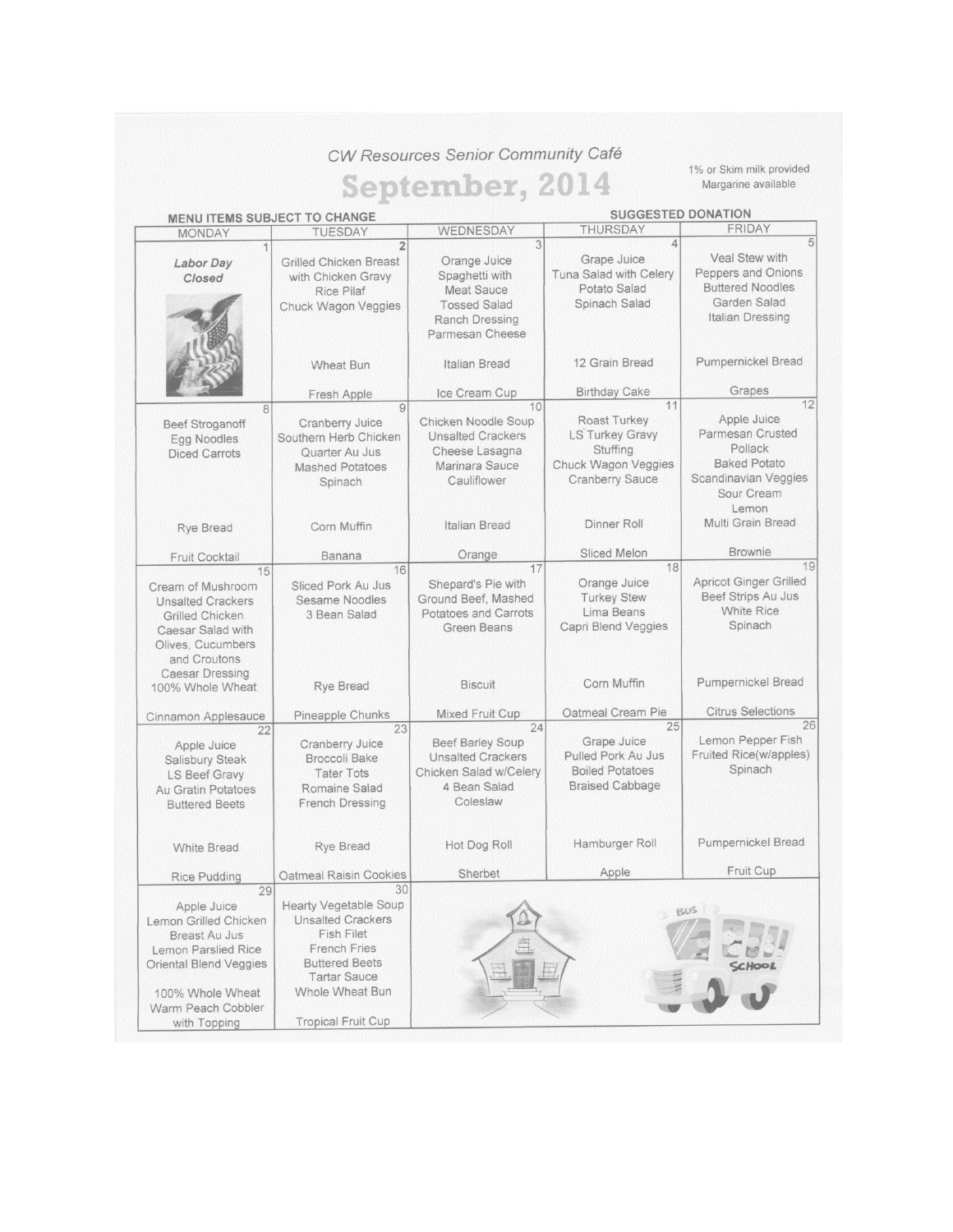# **CCSU and SENIOR CENTER Research Project**

**Students from Central Connecticut State University will be at the senior center during the month of September to conduct a research project. The students will be asking seniors to complete a short satisfaction survey that will help the senior center plan for the future and will help us serve you better. We will also be mailing surveys to those members who participate in our programs. This project is very important to the Senior Center so we are asking for your assistance and cooperation in working with the students. If you are asked to complete a survey form, please take the time to do so and return the completed form to the senior center. The survey forms will not ask for any personal information so you do not have to identify yourself.** 

**Thanks for taking the time to help us with this project**

 **New Britain TRIAD Alzheimer's Disease, the Benefits of Early Detection**



**On Tuesday, September 9th the New Britain TRIAD organization and the Alzheimer's Association will be presenting the monthly seminar; Alzheimer's Disease, The Benefits of Early Detection here at the Senior Center. Learn the 10 signs of early detection of the disease and differences between Alzheimer's and normal aging as well as tips to follow up on any concerns attendees may have about themselves or someone they care about. The program starts at 8:30 am with a complimentary continental breakfast followed by the discussion.** 

**This is the last of the TRIAD seminars through the fall period, so stop by and learn,** 

**This program is sponsored by: Arbor Rose at Jerome Home.** 

**Book Group Update**

The Senior Center/NB Public Library Book Group will meet on Tuesday, September 16<sup>th</sup> **at 1:00 PM. The September read is The Monuments Men by Robert Edsel.** 

**A special force of American and British museum directors, curators, art historians, and others, called the Monuments Men, risked their lives scouring Europe to prevent the destruction of thousands of years of art and culture.**

| October 21 <sup>st</sup>  | <b>What's Eating Gilbert Grape</b> by Peter Hedges |
|---------------------------|----------------------------------------------------|
| November 18 <sup>th</sup> | <b>Travels With Charlie by John Steinbeck</b>      |
| December 16 <sup>th</sup> | <b>Still Life by Louise Penny.</b>                 |

**Remember to join us on the 3rd Tuesday of each month.**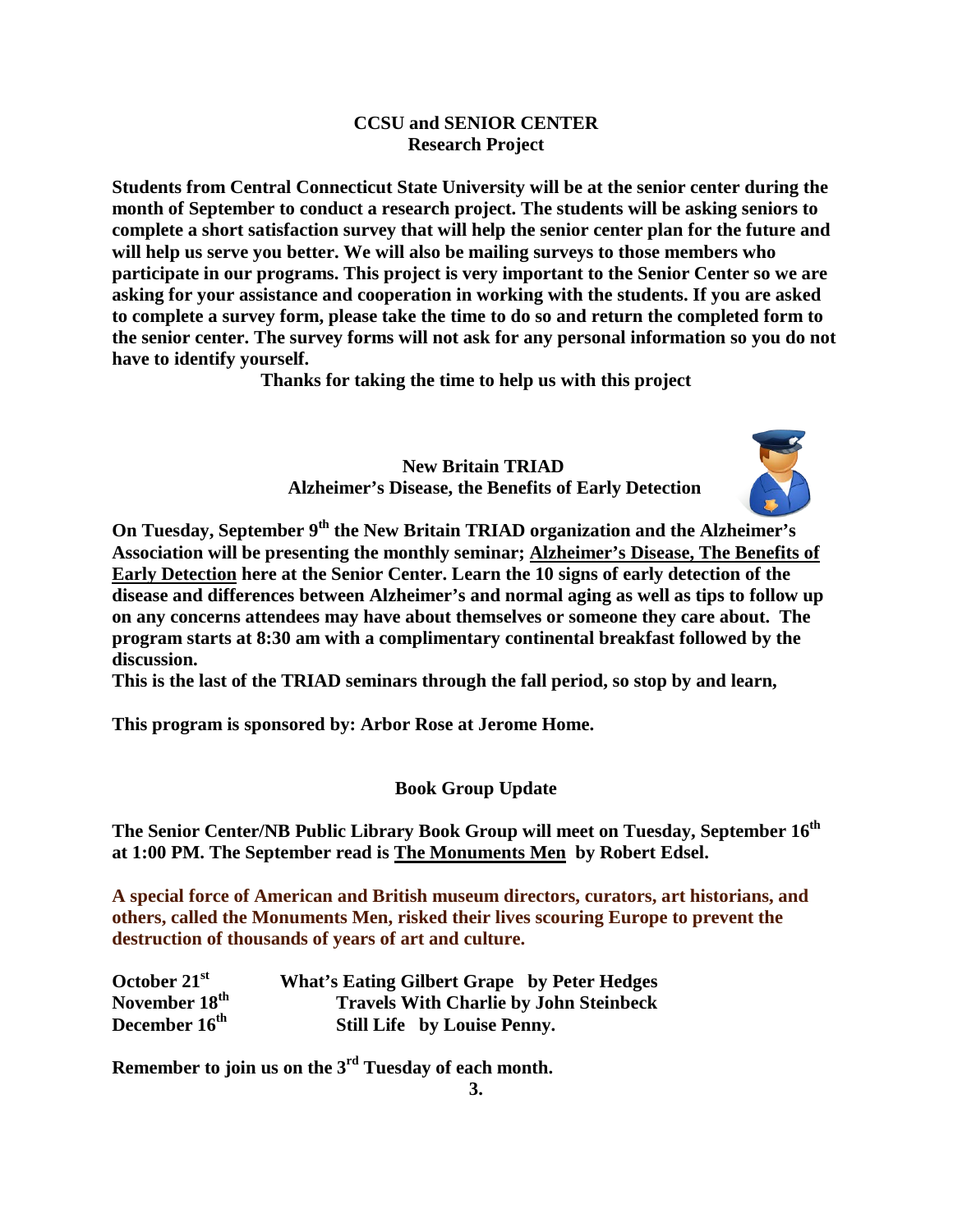#### **SERVICES BY APPOINTMENT DIAL-A-RIDE**

**At least a 2-day notice is required for rides to the Senior Center, medical appointments, shopping and other destinations at any time within the month. Call 826-3555 for an appointment. There is a suggested donation of \$1.50 each way.**

### **MEDICARE/MEDICAL INSURANCE INFORMATION**

**Persons seeking help in filing Medicare claims or appeals, interpreting medical bills and assistance in making decisions concerning Medicare supplemental insurance can make an appointment with Senior Center Staff by calling the Center at 860 826-3553. Advice on Living Wills and how to deal with advance medical directives is also available.**

# **FROM THE NURSING DESK**

**It is hard to think about the flu season when the weather is warm and sunny, but it is that time to start planning to get your flu vaccine. Check out the Flu Clinin information in this months Golden Notes. . The nurse is available to provide basic services and to answer any questions seniors may have. . Persons wishing to see the nurse for any reason should call the Senior Center during the morning hours to see if a Health Department nurse is available on the day you wish to come.**

|                                                   | <b>GOLDEN NOTES SUBSCRIPTIONS</b> |
|---------------------------------------------------|-----------------------------------|
| <b>NAME</b>                                       | <b>DATE</b>                       |
| <b>STREET</b>                                     |                                   |
| <b>ADDRESS</b>                                    |                                   |
| <b>CITY</b>                                       | <b>STATE, ZIP</b>                 |
| <b>CODE</b>                                       |                                   |
| <b>PHONE#</b>                                     |                                   |
| Make checks payable to: NEW BRITAIN SENIOR CENTER |                                   |
| <b>Return to: GOLDEN NOTES</b>                    | Annual Fee: \$6.00 non refundable |
| <b>New Britain Senior Center</b>                  | Cash Check                        |
| 55 Pearl Street                                   | <b>New Subscription</b>           |
| New Britain, CT 06051                             | <b>Renewal</b>                    |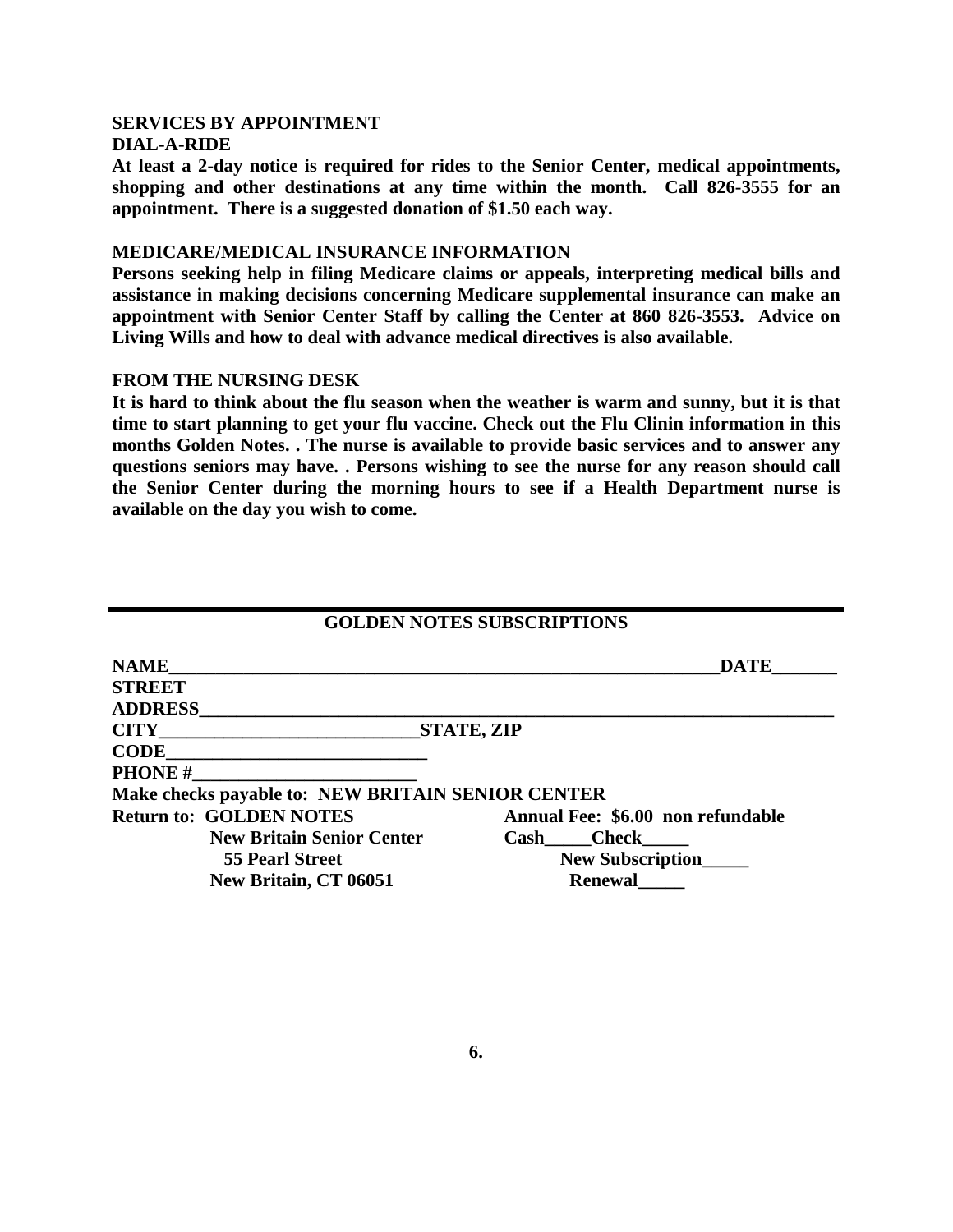# **Sister Act 2**

**Friday, September 19th at 12:45 PM Everybody's favorite nun is back in the habit as Academy Award winner Whoopi Goldberg stirs up more laughs than ever.** 

**Stop by the senior center and stay cool while watching the movie of the month. Hope you will join us for this entertaining film.**

> **Senior Center Picnic** Friday, September 26<sup>th</sup> **9:30 am to 1:30 pm**

**The senior center will be sponsoring our annual fall picnic on September 26th. The menu will include; coffee and donuts, hot dogs, burgers, chips,** 

**baked beans, sauerkraut, dessert and all the fixings. The cost for tickets will be; \$5.00 for senior center members and \$10.00 for non members. Tickets are available at the front desk.** 

**Bowling is Back!**

Wii bowling will restart on Tuesday, September  $16<sup>th</sup>$  at 12:30 pm and all **those persons who amy be interested in trying this fun activity are welcome to attend. Current bowlers are welcome to come and get some practice in. Wii bowling is fun, easy to do great exercise so stop by and join us.**

> **AARP Safe Drivers Course**

**AARP and the senior center will be conducting a safe driver's course on Thursday September 18th from 8:30 am to 12:20 pm. This is a one day course and the cost is \$15.00 for AARP members and \$20.00 for non members. Sign up will start on Tuesday, September 2nd .**







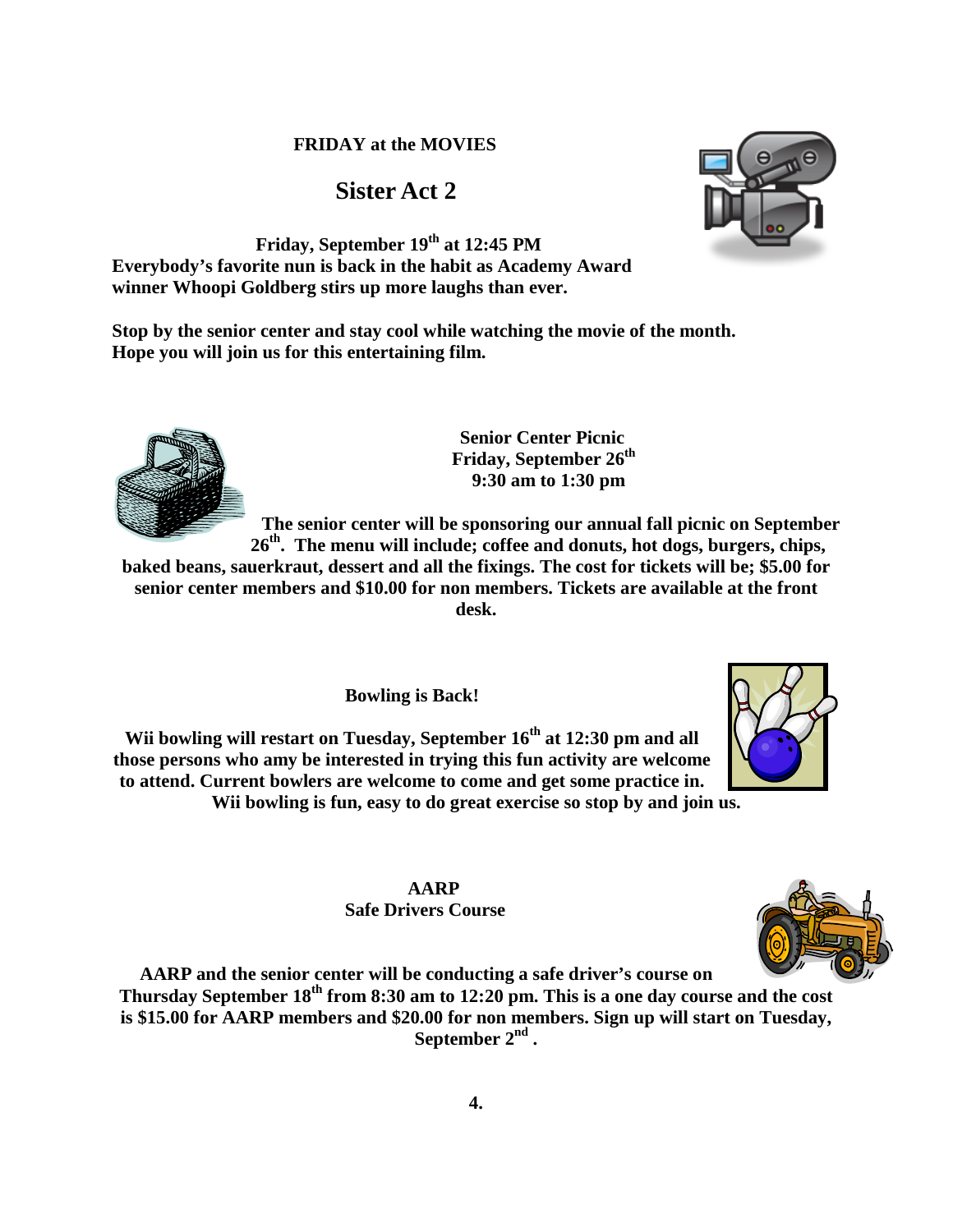

**Also, if time allows, Attorney Denny will take questions and discuss other legal concerns.** 

**Friday Afternoon Square Dancing**

**The Friday Afternoon Square Dancing group will resume meeting and dancing starting on Friday, September 5th at 1:00 pm. The group is always looking for new dancers and all are welcome to come by and learn about the program, Lots of great dancing and fun on Friday afternoons.**



 **A Day at Mohegan Sun Casino**

**Tuesday, September 9, 2014 Cost: \$19.00 Call Elda Spaczynski at 860 229-2502 for more information.**

# **COMPUTER CLASS OFFERED**

**The Senior Center will be offering a computer learning class starting on Tuesday, September 23rd from 9:00 to 11:00 am. The class will focus on the interests and skills of the participants. A variety of topics including basic computer skills, some word processing and accessing and using the internet will be covered. Sign up for this class will start on September 3rd.**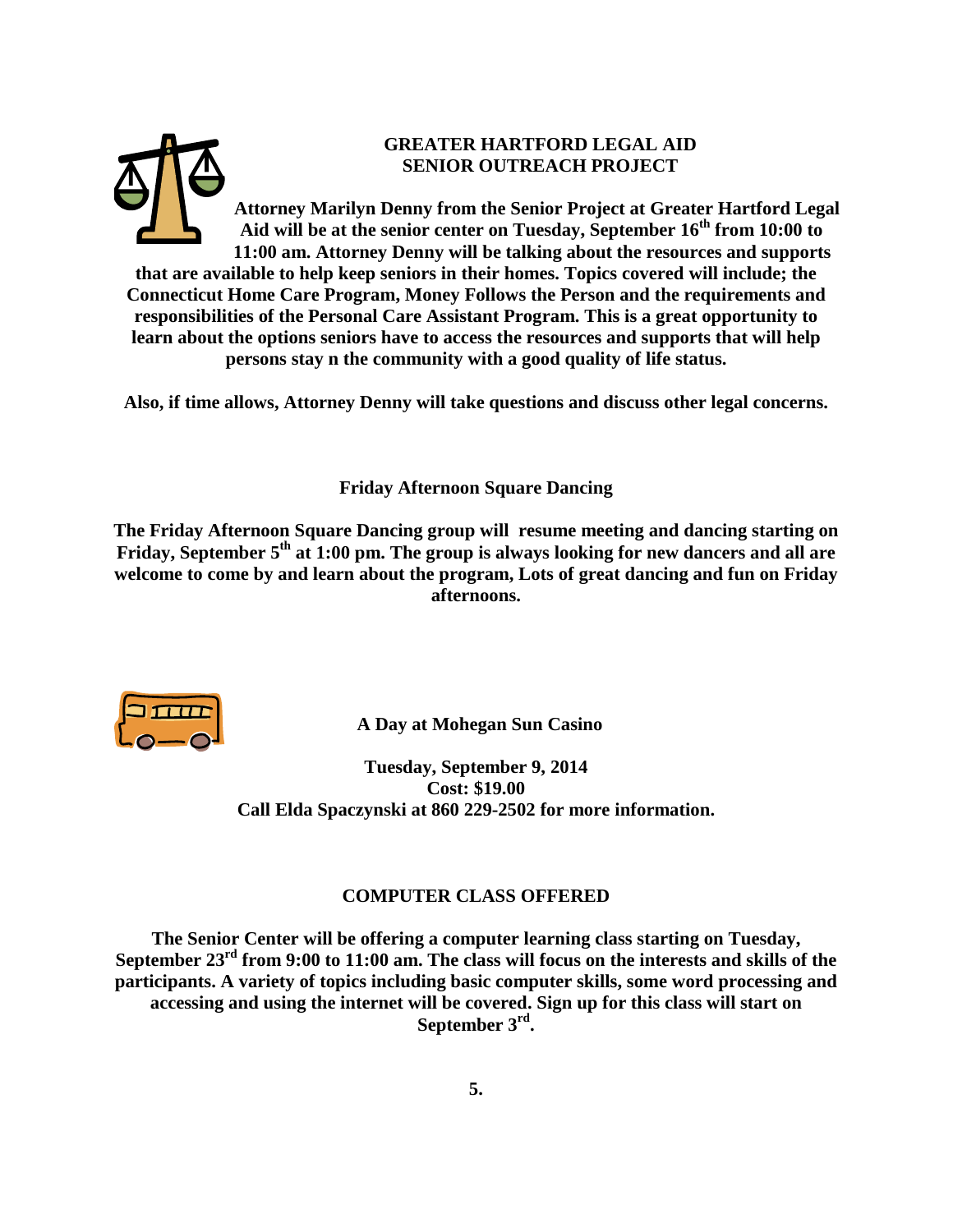**Daily Calendar of Activities**

# **September 2014**

#### **Mondays**

**8:15 am to 11:00 am – Snack bar open 8:45 am to 9:15 am – Line Dancing Instruction for persons wishing to learn line dancing 9:15 am to 10:00 am – Exercise Class Senior appropriate exercise class with Chris 9:15 am to 11:30 am – Art class open 10:15 am to 11:00 am - Line dancing class 12:45 pm to 3:00 pm - Bingo**

### **Tuesdays**

**8:15 am to 11:00 am – Snack bar open 8:30 am to 9:00 am – Line Dancing Instruction for persons wishing to learn line dancing 9:00 am to 11:00 am – Computer class Starts on September 23rd. 9:10 am to 10:15 am – Exercise Class Senior appropriate exercise class with Chris 9; 15 am to 1: 30 am - Craft group meets 10; 30 am to 11:15 am – Line dancing class with Chris 12:30 pm to 3:00 pm Wii Bowling – starting on September 16th 1:00 pm to 3:30 pm – Craft group meets**

#### **Wednesdays**

**8:15 am to 11:00 am – Snack bar open 9:00 am to 11:30 am - Card group 9:15 am to 11:30 am – Art class open 9:15 am to 11:30 am - Ceramics class open 12:45 pm to 3:00 pm - Bingo 1:00 pm to 3:00 pm - Ballroom dancing Thursdays 8:15 am to 11:00 am – Snack bar open 9; 15 am to 11; 30 am – Craft group meets 1;00 pm to 3:30 pm – Pinochle club 1:00 pm to 3:30 pm - Craft group meets**

# **Fridays**

**8:15 am to 11:00 am – Snack bar open 9:15 am to 11:30 am – Art class open 9:15 am to 11:30 am - Ceramics class open 12:45 pm to 3:00 pm - Bingo 1:15 pm to 3:30 pm Square Dancing**